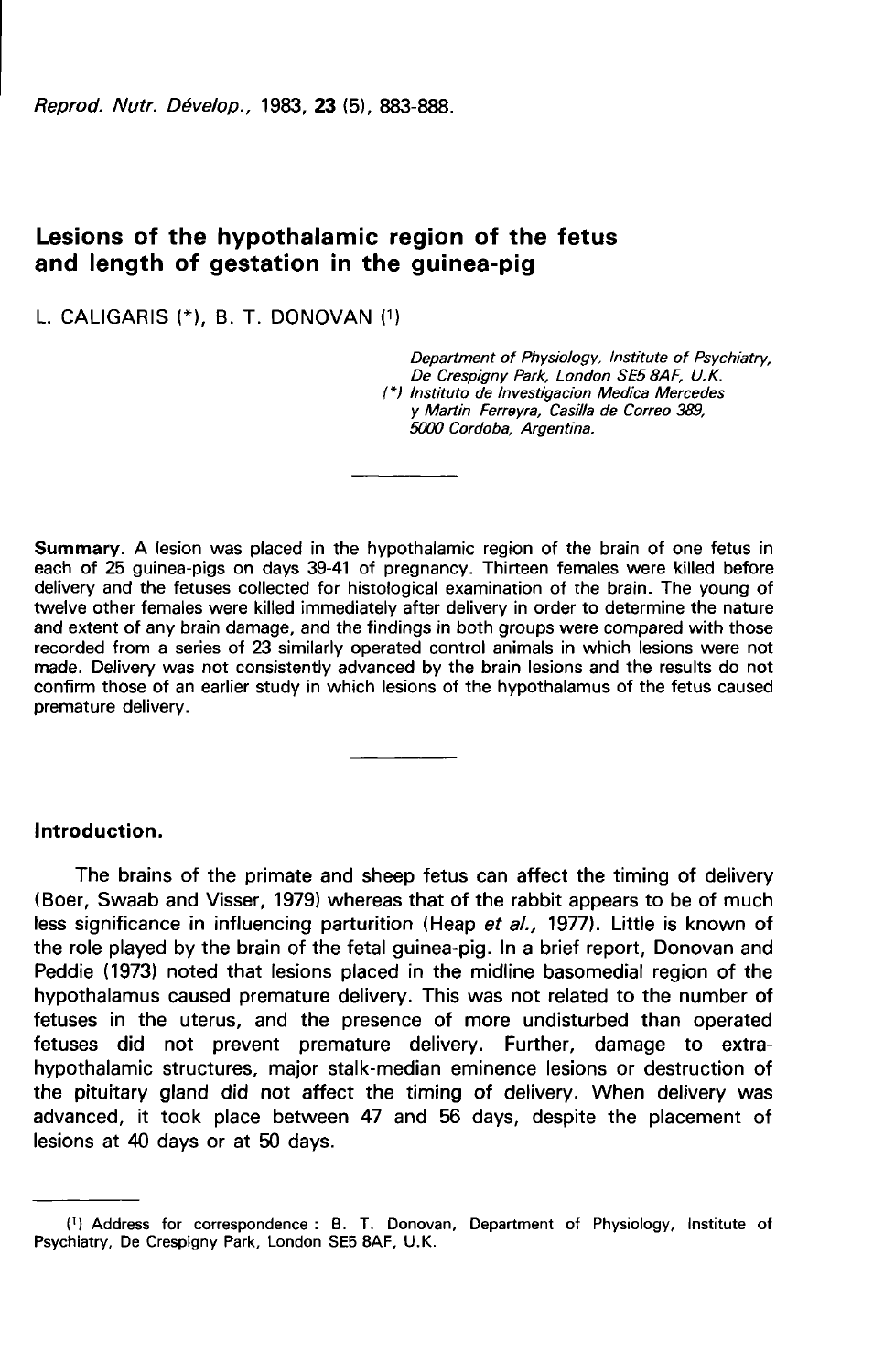The present work was begun in an effort to determine the mode of action of the lesions and involved detailed examination of the effect of hypothalamic lesions upon the timing of delivery. With a view to standardization, lesion placement was limited to a single individual among the cohort of fetuses in the uterus, and the lesions were made only between days 39-41. However, the results differed from those of the earlier study.

### Methods.

Female guinea-pigs were housed in trays with a male and their oestrous cycles followed by daily examination of the vagina, with the collection of vaginal smears when the vagina was open. Pregnancies were timed from the day that sperm were detected in the vaginal smear.

Under pentobarbitone anaesthesia, a laparotomy was performed on day 39, 40 or 41 of pregnancy and a lesion placed in the hypothalamus of one fetus in each of 25 pregnant females by inserting a platinum-tipped monopolar electrode through the uterine wall and the vault of the skull of the fetus, with the head of the most accessible fetus being grasped gently between finger and thumb. The electrode was directed in the midline through the cranium until the base of the skull was felt, then withdrawn approximately 0.5 mm and 3 mA D.C. passed for 30 sec, or 5 mA D.C. for 60 sec, with the brain electrode being anodal and a saline soaked pad applied to the uterus serving as the cathode. The puncture point at the uterine wall was ligatured to conserve amniotic fluid and to mark the operation site. This procedure was followed exactly in 23 blank operations, but direct current to make a lesion was not passed.

The animals were examined daily and, in the absence of premature delivery, some were killed on day 64, 65 or 66 of pregnancy while others were left until delivery occurred naturally, when the newly born young were killed. After fixation, serial histological sections of the hypothalamic region of the brain were prepared and stained with Luxol blue and cresyl violet (Klüver and Barrera, 1953).

#### Results.

Histologically confirmed lesions were placed in the brain of one fetus in each of 25 guinea-pigs, and blank, control, operations were performed upon 23 others. The lack of brain damage in the latter animals was also confirmed histologically. Additionally, a lesion was placed in the brain of one fetus in nine other females where subsequent histological verification of the lesion site was not possible. Since in a number of cases the operated fetus could not be identified with certainty the brains of all of the young in that pregnancy were examined in serial sections. Litter size ranged between two and five, with 81 fetuses being carried by the 23 control females and 72 by the 25 guinea-pigs carrying a histologically studied lesioned fetus.

Laparotomy of the mother, and the insertion of an electrode into the brain of one fetus, did not cause premature delivery ; that is delivery on or before day 64 of gestation. Eight females gave birth between days 65 and 69, while pregnancy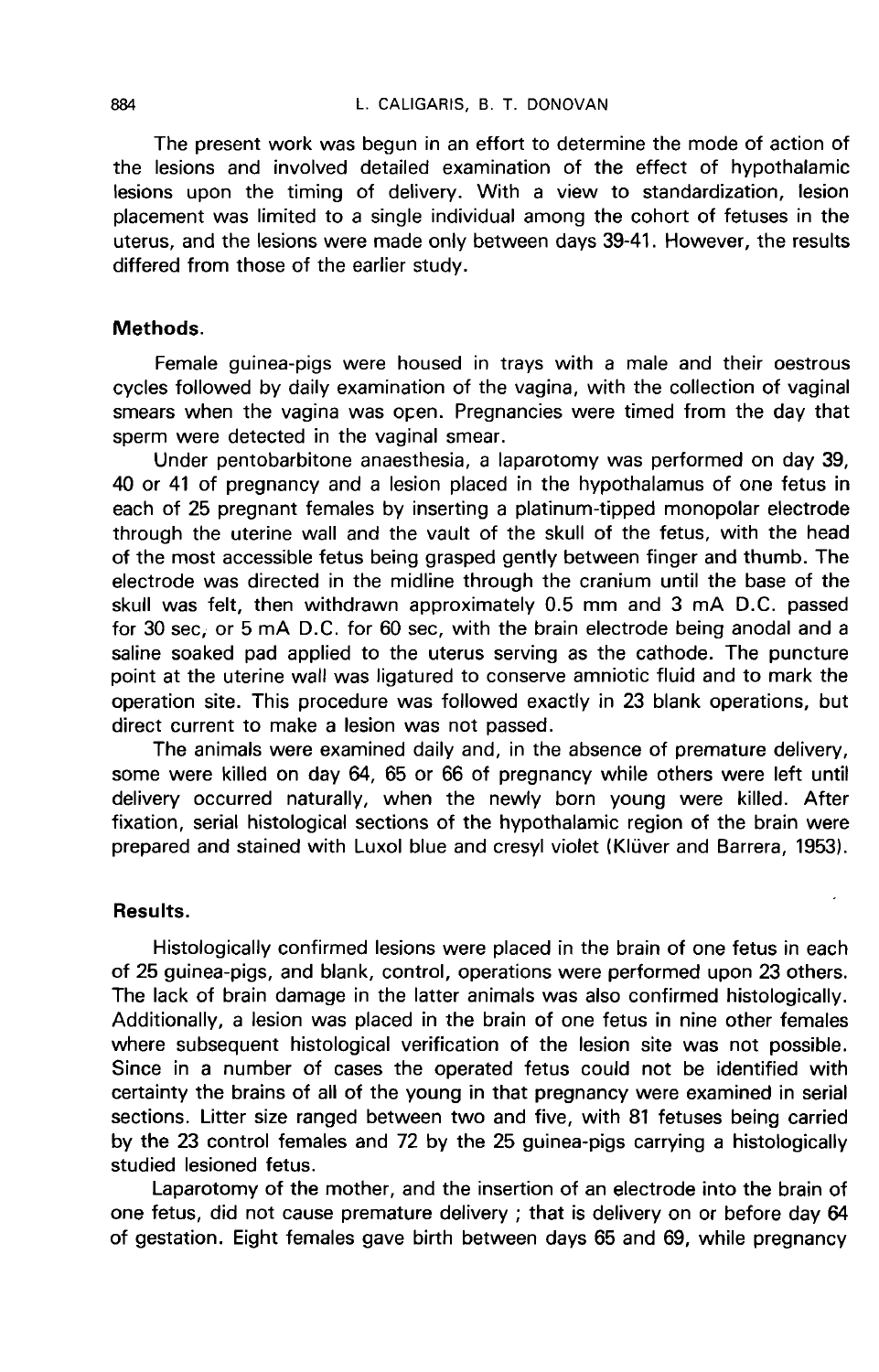in 15 others continued undisturbed until they were killed on or after day 63  $(table 1)$ .

Three of twelve females carrying a lesioned fetus delivered on days 57, 62 and 62 ; parturition was not advanced in eight females and one female was found dead on day 61. The lesions are described in Table 2, and no correlation between lesion site and location and the timing of delivery is evident. Death of the fetus was not associated with an early delivery (table 2).

Thirteen pregnant females were killed on or after day 64 of gestation, that is 24 days or more after a lesion had been placed in the brain of a fetus (table 1). Despite damage to a variety of diencephalic structures (table 3), gestation continued undisturbed. Most lesions involved the hypothalamus, although there was considerable variability in their size and shape.

Delivery occurred on days 42, 47, 50 (twice), 60, 61 and 64 (three times) in the nine additional females (not listed in table 1) operated upon on days 39, 40 or 41 and for which histological examination of the fetal heads was not possible. This was because in several instances early in the study the heads were dissected to check the accuracy of the placement of the lesions, and in other cases the newborns were partly eaten by cage companions of the mother.

## Discussion.

Pregnancy in the guinea-pig is said to last about 67 or 68 days (Asdell, 1965), although in our experience the length of gestation is somewhat more variable and may extend between 66 and 70 days. Goy, Hoar and Young (1957) pointed out that the length of gestation varied inversely with litter size and, for a series of 116 genetically heterogenous animals, fell between 71 days for litters of one, and 67 days for litters of five and six, while Illingworth et  $al.$ , (1974) illustrate a normal

|                   | Number of       | Day of pregnancy at: |                                      |        |            |                                                   |  |  |  |  |  |
|-------------------|-----------------|----------------------|--------------------------------------|--------|------------|---------------------------------------------------|--|--|--|--|--|
|                   | animals<br>2    | Operation            | Delivery                             |        | Autopsy    |                                                   |  |  |  |  |  |
| Control fetuses   |                 | 39                   |                                      | 65, 65 |            |                                                   |  |  |  |  |  |
|                   | $\bar{8}$<br>12 | 40<br>40             | 65, 65, 65, 67, 67, 68, 68, 69       |        |            | 63, 64, 64, 65, 65, 65, 65,<br>65, 65, 66, 66, 66 |  |  |  |  |  |
|                   | 1               | 41                   |                                      | 65     |            |                                                   |  |  |  |  |  |
| Lesioned fetuses  | 2               | 39                   | 66,67                                |        |            |                                                   |  |  |  |  |  |
|                   | $\overline{c}$  | 39                   |                                      | 65, 70 |            |                                                   |  |  |  |  |  |
|                   | 8               | 40                   | 57, 62, 62, 66, 67, 68, 68,<br>$71*$ |        |            |                                                   |  |  |  |  |  |
|                   | 10              | 40                   |                                      |        | 65, 66, 66 | 64, 64, 64, 65, 65, 65, 65,                       |  |  |  |  |  |
|                   | 2               | 41                   | $61^*$ , 69                          |        |            |                                                   |  |  |  |  |  |
|                   |                 | 41                   |                                      | 65     |            |                                                   |  |  |  |  |  |
| <b>Found Dead</b> |                 |                      |                                      |        |            |                                                   |  |  |  |  |  |

TABLE 1

The timing of delivery or of autopsy after the insertion of an electrode into the brain of a fetus (control fetuses), or after the placement of a lesion (lesioned fetuses).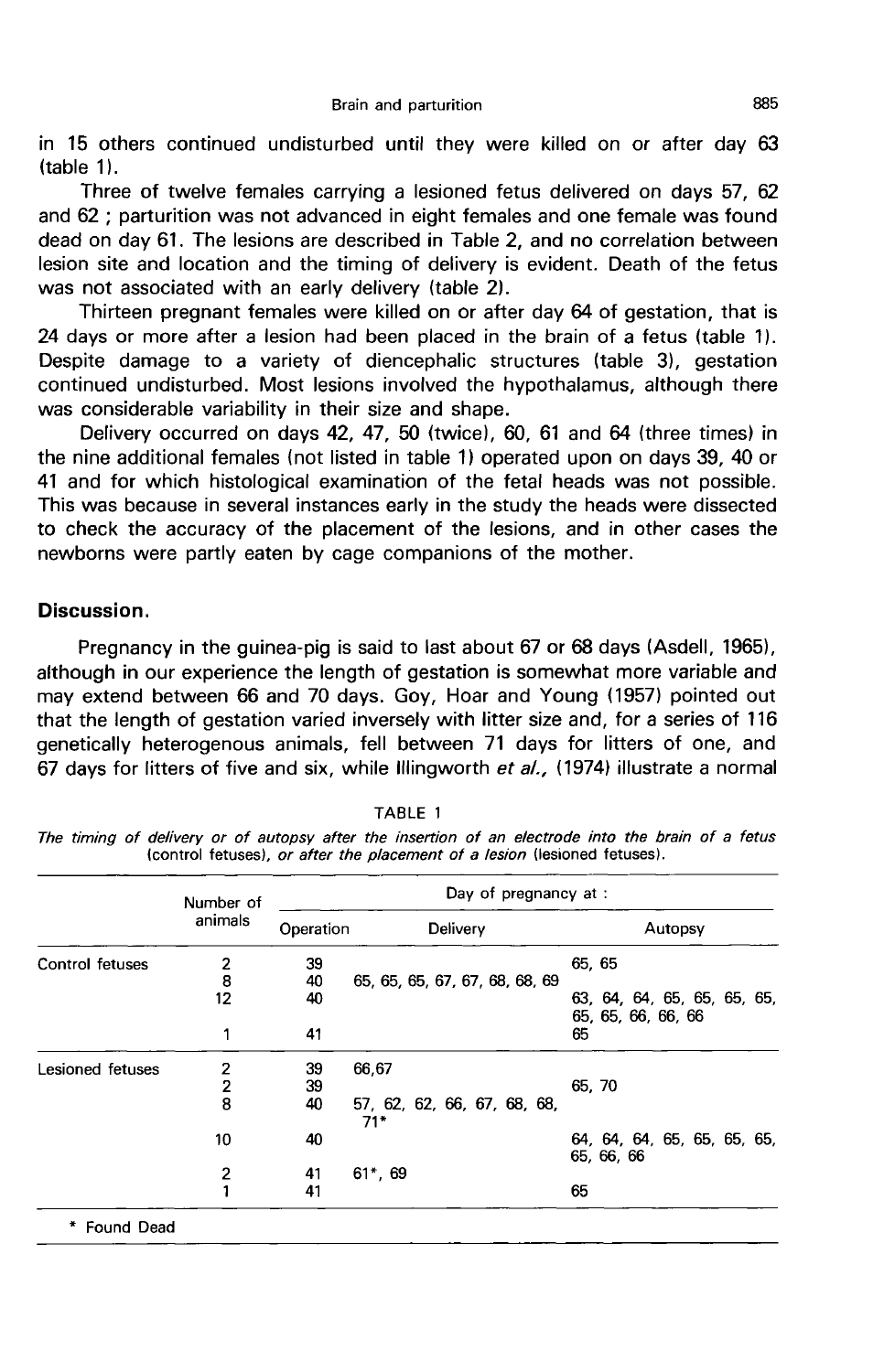| ٦ | ٦ |  |
|---|---|--|
|   |   |  |
|   | I |  |

|          | Day of pregnancy at: |                                          | Number of      |                                                                                                                                  |  |  |  |
|----------|----------------------|------------------------------------------|----------------|----------------------------------------------------------------------------------------------------------------------------------|--|--|--|
| Delivery | Lesion<br>placement  | Lesioned fetus<br>Living (L) or Dead (D) |                | Location of lesion in brain of fetus                                                                                             |  |  |  |
| 57       | 40                   | D                                        | 4              | Optic chiasma and much of hypotha-<br>lamus destroved.                                                                           |  |  |  |
| $61*$    | 41                   | D                                        | 4              | Lesion in septal area, dorsal to the<br>anterior commissure.                                                                     |  |  |  |
| 62       | 40                   | ŧ                                        | 4              | Unilateral lesion at caudal border of<br>hypothalamus.                                                                           |  |  |  |
| 62       | 40                   | D                                        | $\overline{2}$ | Small cylindrical lesion in midline,<br>just caudal to pituitary stalk.                                                          |  |  |  |
| 66       | 39                   | D                                        | 3              | Unilateral lesion in median eminence.                                                                                            |  |  |  |
| 66       | 40                   | L                                        | 3              | Extensive unilateral brain damage,<br>with destruction of optic chiasma<br>and part of anterior hypothalamus.                    |  |  |  |
| 67       | 39                   | T                                        | 3              | Large unilateral lesion in midbrain,<br>hypothalamus intact.                                                                     |  |  |  |
| 67       | 40                   | L                                        | 5              | Lesion begins in preoptic area and<br>extends caudally to destroy optic<br>chiasma.                                              |  |  |  |
| 68       | 40                   | D                                        | 3              | Large lesion in anterior hypotha-<br>lamus destroying optic chiasma.                                                             |  |  |  |
| 68       | 40                   | D                                        | $\overline{2}$ | Large lesion in preoptic area.                                                                                                   |  |  |  |
| 69       | 41                   | L                                        | 3              | Large unilateral lesion in preoptic<br>area, which extends caudally to<br>destroy one column of fornix and<br>the optic chiasma. |  |  |  |
| $71*$    | 40                   | D                                        | 4              | Lesion in anterior basal median<br>eminence.                                                                                     |  |  |  |

**TABLE 2** Effect of damage to the brain of a fetus upon the timing of delivery in the guinea-pig.

distribution of 64 to 72 days. Accordingly, we have defined premature delivery as occurring on or before day 64. Because of the difficulty of identifying an operated fetus after delivery, and to enable the contents of the uterus to be examined in situ, some of our animals were killed near the end of pregnancy. Earlier findings (Donovan and Peddie, 1973 ; Peddie, 1974) led us to anticipate that delivery would occur prematurely after lesion placement in the hypothalamus of the fetus between days 47 and  $55 -$  an expectation that was not realised.

Whilst exposure of the uterus and the insertion of an electrode into the brain of the fetus does not appear to precipitate delivery, the placement of a lesion may have more adverse effects. Overall, premature delivery occurred in 12 of 34 females carrying a fetus in which a brain lesion was made, although the surgery and necessary manipulation of the uterus was exactly the same as in the control animals. Regrettably, histological verification of the size and location of the lesion was possible only in four (table 2), and it would be hazardous to base conclusions on the nine inadequately studied females delivering prematurely.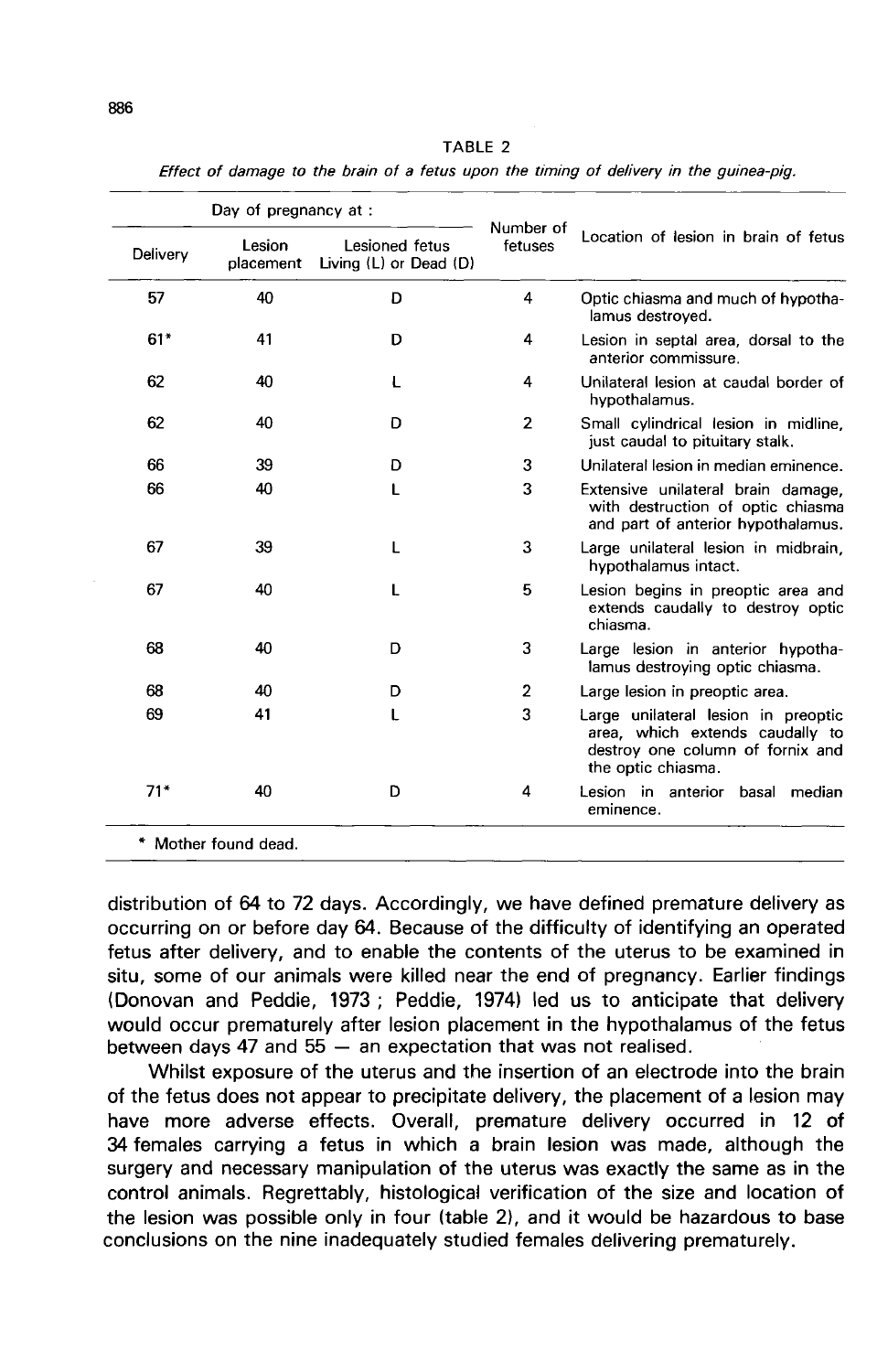| Day of pregnancy at: |         |                       |                      |                                                                                                                                                   |  |  |  |  |
|----------------------|---------|-----------------------|----------------------|---------------------------------------------------------------------------------------------------------------------------------------------------|--|--|--|--|
| Lesion<br>placement  | Autopsy | Animal<br>$N^{\circ}$ | Number of<br>fetuses | Location of lesion in brain of fetus                                                                                                              |  |  |  |  |
| 39                   | 65      | 107                   | $\overline{2}$       | Largely unilateral lesion in thalamus dorsal to<br>pituitary stalk with severe damage to dorsal<br>hippocampus. Marked cerebral cortical atrophy. |  |  |  |  |
| 39                   | 70      | 192                   | $\overline{2}$       | Midline lesion in preoptic area destroying optic<br>chiasma.                                                                                      |  |  |  |  |
| 40                   | 64      | 137                   | 3                    | Lesion at caudal border of hypothalamus,<br>destroying half of mammillary body.                                                                   |  |  |  |  |
| 40                   | 64      | 167                   | 5                    | Large lesion in midline preoptic area ; consi-<br>derable damage to optic chiasma.                                                                |  |  |  |  |
| 40                   | 64      | 101                   | $\overline{2}$       | Midline lesion in anterior hypothalamus; pitui-<br>tary stalk disrupted.                                                                          |  |  |  |  |
| 40                   | 65      | 104                   | 3                    | Unilateral lesion in median eminence.                                                                                                             |  |  |  |  |
| 40                   | 65      | 116                   | 4                    | Basal lesion in midline anterior hypothalamus<br>destroying optic chiasma. Unilateral caudal<br>extension to ventro medial nucleus.               |  |  |  |  |
| 40                   | 65      | 153                   | 3                    | Midline lesion destroying optic chiasma only.                                                                                                     |  |  |  |  |
| 40                   | 65      | 157                   | 3                    | Unilateral lesion in dorsal hippocampus. Hypo-<br>thalamus intact.                                                                                |  |  |  |  |
| 40                   | 65      | 103                   | 3                    | Optic chiasma destroyed, with unilateral exten-<br>sion involving one supraoptic nucleus.                                                         |  |  |  |  |
| 40                   | 66      | 142                   | 3                    | Large lesion between optic chiasma and anterior<br>commissure.                                                                                    |  |  |  |  |
| 40                   | 66      | 59                    | 3                    | Basal lesion at caudal border of optic chiasma.                                                                                                   |  |  |  |  |
| 41                   | 65      | 171                   | 5                    | Substantial unilateral damage to hypothalamus<br>and part of hypophysis.                                                                          |  |  |  |  |

TABLE 3

Location of lesions in the brains of guinea-pig fetuses killed before delivery.

If attention is directed toward the association of midline mediobasal hypothalamic damage with premature delivery in the earlier series (Donovan and Peddie, 1973 ; Peddie, 1974) then lesions involving this area were present in six of the twelve animals represented in table 2, but only one of these delivered before day 66. Similarly, comparable involvement was evident in six of the 13 fetuses in Table 3 that were maintained in utero. It may be argued that the decline in premature deliveries between the present and previous work is attributable to greater skill in surgery and animal care. However, the initial correlation between midline mediobasal hypothalamic damage and early delivery is unlikely to have arisen by chance, particularly as Peddie (1974) noted that gestation had been maintained up to day 60 in 17 pregnancies where fetal lesions were located at the periphery of the hypothalamus or in extra-hypothalamic structures. Because of the difficulty in applying precise stereotaxic methods to the guinea-pig fetus, some scatter in lesion locations was inevitable but expected to be helpful in defining the critical area. In the event, premature delivery was not as readily produced as anticipated.

The timing of lesion placement was limited to days 39-41 in the present work